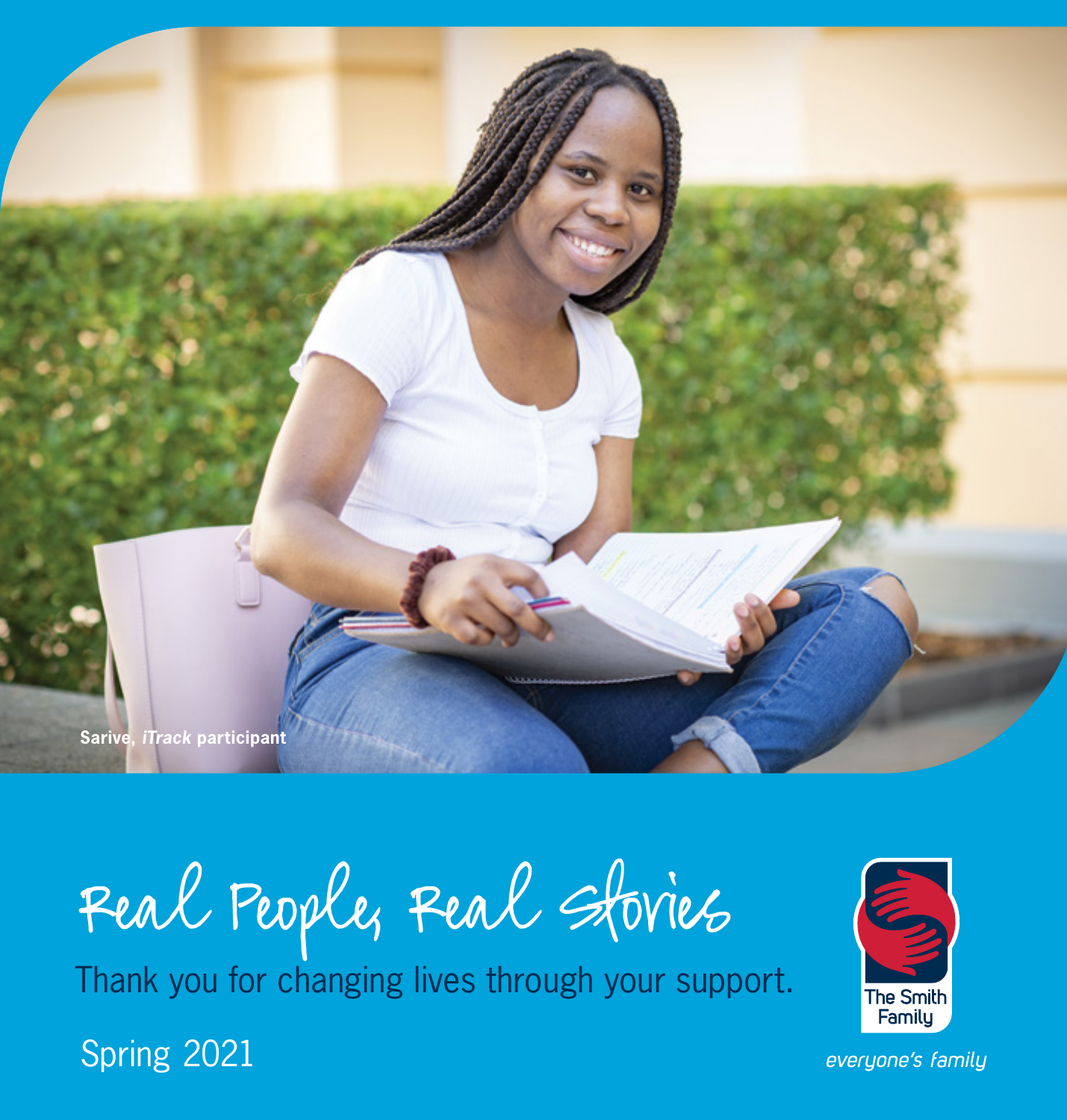## **You connect students to a world of possibility**

**Over the last 18 months we have seen the impacts of COVID-19 on schooling. Children and their families have had to adjust to remote learning, some for weeks at a time.**

Yet thousands of families living in poverty cannot afford computers and the internet, and many don't have the technical support or training to adequately engage. The high cost of digital connectivity is simply another layer of hardship and worry.

#### **In this edition, we show what it could take to close the digital divide – and how supporters like you help students connect with opportunities.**

Zoey's story on page 6 highlights the challenge many students encounter. Zoey's family facing serious illness and hardship meant she was locked out of many online learning benefits. But you helped her unlock the code to digital literacy.

You'll also meet Sarive on page 4, who began life in a war zone. You've helped connect Sarive with a wise mentor and kept her digitally connected. This support is taking her places she never imagined.

As this edition of *Real People Real Stories* goes to print, The Smith Family is looking forward to welcoming our new Chief Executive Officer, Doug Taylor. Doug brings to The Smith Family extensive national and international experience in leading innovative social impact initiatives in partnership with the not-for-profit, government, philanthropic and the corporate sectors.

Thank you for being such a generous donor. Together we can help students take a big leap across the digital divide to a brighter future.

Best wishes,

**Judy Barraclough Deputy Chief Executive Officer**



**I would like to thank everyone who donated to our Winter Appeal. Thanks to your generosity, more than 15,000 disadvantaged children will have access to our out-of-school learning programs, providing critical support for their education this year.**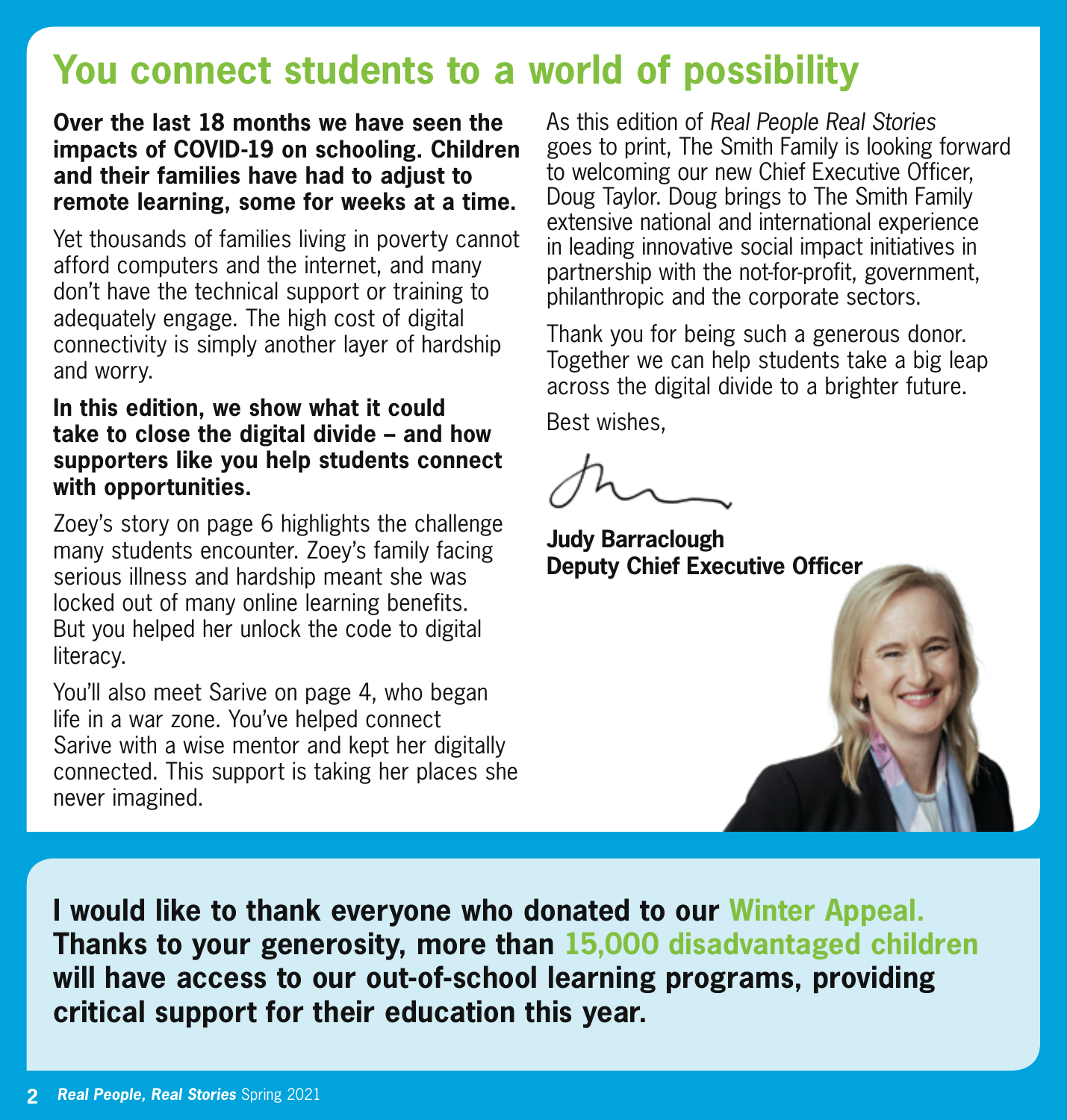## **The digital divide: a new kind of poverty**

**Life in today's digital world is ever-changing. Online learning and flexible working arrangements are transforming how we study and do our jobs. And digital technology is creating new possibilities for the type of work we do. Yet many disadvantaged students without access to computers or the internet at home are falling further behind at school. This can also impact them later in life, as they might lack the skills to take part in our digitally connected world.**

#### **Digital inequality: a snapshot**

- • **Poor affordability:** many families cannot afford digital devices or connectivity. And the cost of internet access can be higher in rural and remote areas compared to metropolitan Australia.
- **Geography:** slow, unreliable broadband access can isolate students from their classmates and teachers.
- **Digital literacy:** disadvantaged parents and grandparent carers often lack technological skills to connect or navigate any challenges or issues.

#### **All students should get to build skills for a digital world**

The Smith Family has been helping a number of families access essential computers, laptops, tablets and internet. And we give families who need it most access to digital education and support to make the most of technology.

#### **How we are ensuring more students aren't left behind**

**Your generous gifts –** at weekly out-of-school *Learning Clubs* you help us deliver in 91 communities around the country, disadvantaged students can access computers so they can do their homework.

*Learning for Life* **sponsorship –** from primary school onwards, a laptop or tablet is now essential in many schools. The financial support provided by sponsorship can make a digital device possible for a student that could otherwise not afford one.

*Digital Access* – this program with Suncorp and a philanthropic partner delivered 1,000 Digital Inclusion Packs to disadvantaged families across the country during COVID-19 last year. They get a device, internet connection and technical support to help navigate schooling at home. This year we are in the process of delivering an additional 4,000 Digital Inclusion Packs.

calls and text enabling them online access to support their data donated by Optus customers.  $\lambda$ , the substance of  $\lambda$  find out about about a range of volunteers of volume of  $\lambda$ **Donate Your Data –** our partnership with Optus enabled us to access this initiative which provided 21,676 *Learning for Life* students with a Prepaid SIM, data, plus unlimited learning and homework. Students also received additional

Together we are helping to close the digital divide! support, visit: **thesmithfamily.com.au/volunteer**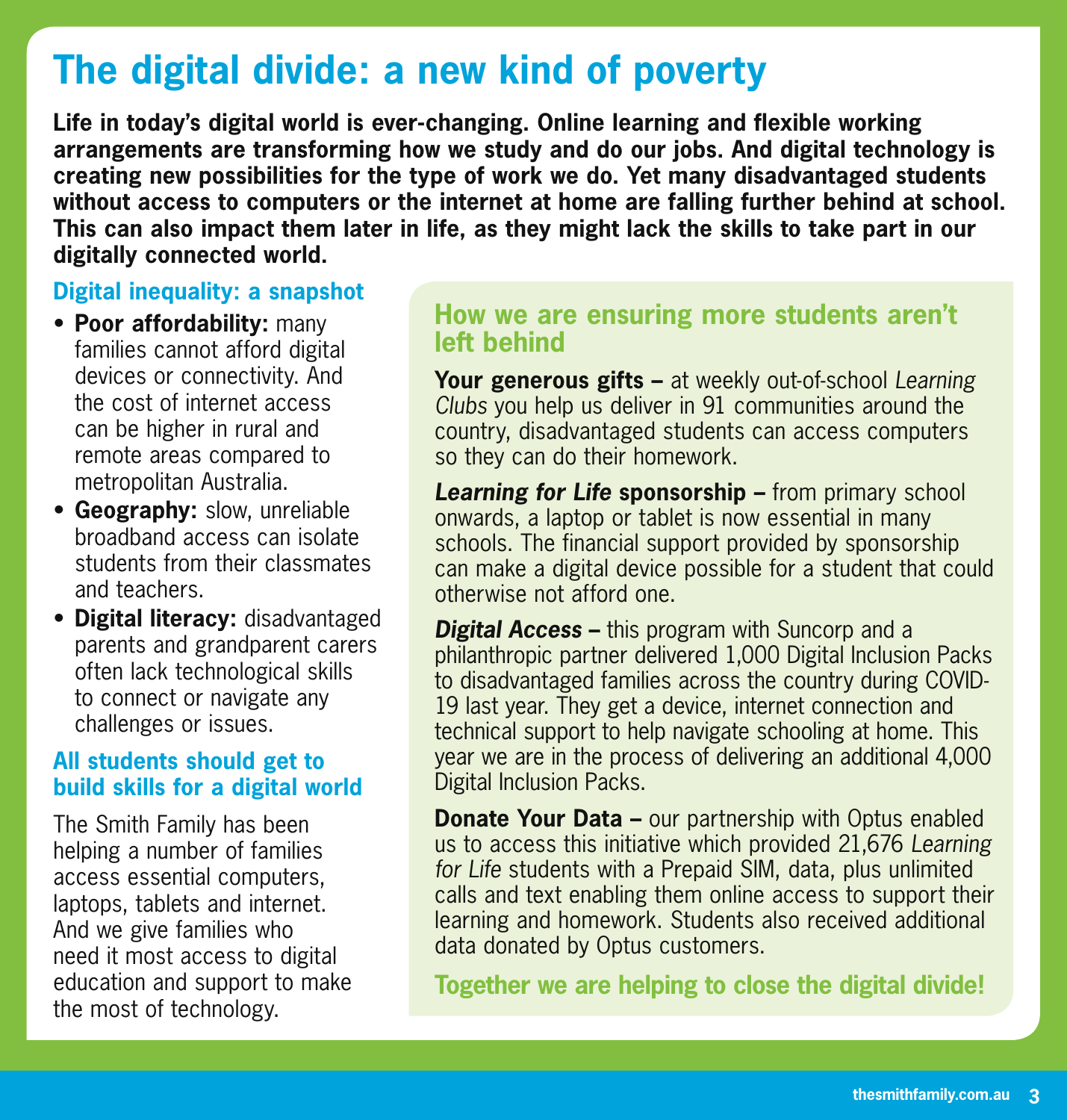## **After fleeing war, you've helped Sarive triumph**

**After fleeing war in the Congo and five years in a refugee camp, Sarive's family settled in Australia. They struggled to build a new life. School was hard. "Learning English was a battle," Sarive recalls. Her parents had to learn all the same things she was. "My parents made great sacrifices to get us here, but they'd never been to school themselves," she says.**

Then Sarive entered the big new world of high school. She was still carrying the scars of war and displacement. It's usually a time when young people start to dream of their future careers. The work also becomes a lot harder. Sarive was struggling to adapt and keep up. She was too overwhelmed to think about her future. What made things worse was not having a laptop – considered an essential – to do her class and homework.

Sarive was smart and driven. But she lacked confidence and resources to achieve. "My parents had been great role models in so many ways," she says. "But the fact they'd never been to school and couldn't offer me educational support made high school especially challenging."

When The Smith Family began supporting Sarive, her outlook changed. Thanks to your support, students like Sarive can join learning programs for help with homework, numeracy, reading and technology. Sarive was eligible for a free laptop through our *Digital Access* program – through our Suncorp partnership. It helped her get the most from the technology-rich environment.

"Through The Smith Family, I could access fantastic opportunities," she says. "Extra encouragement and help allowed me to embrace my education. Guidance boosted my confidence. I developed a positive mindset about my education and other aspects of life."

As Sarive moved into senior high school, her future was now looking much brighter – but she still didn't know how to reach her post-school goals. What she needed most was someone to help plan a transition to university and beyond. Thanks to you, Sarive could join our *iTrack* program. She gained a mentor who gave her advice and encouraged her. Sarive enjoyed every session.

"My mentor guided me through my career pathways, study and workplace options," she says. "At first I was shy to share my thoughts, but they opened my eyes to opportunities I had not explored. My mentor helped me build aspirations and reach for my goals. They showed me how to create a resume and gave me tips on how to study."

Today Sarive has started a double degree in psychology and criminology. She has exciting plans for a career in social justice. Sarive loves university and is making the most of every moment. She has joined university societies and does internships and volunteer work. Sarive says: "This is a way to give back to the community that has given so much to my family and I.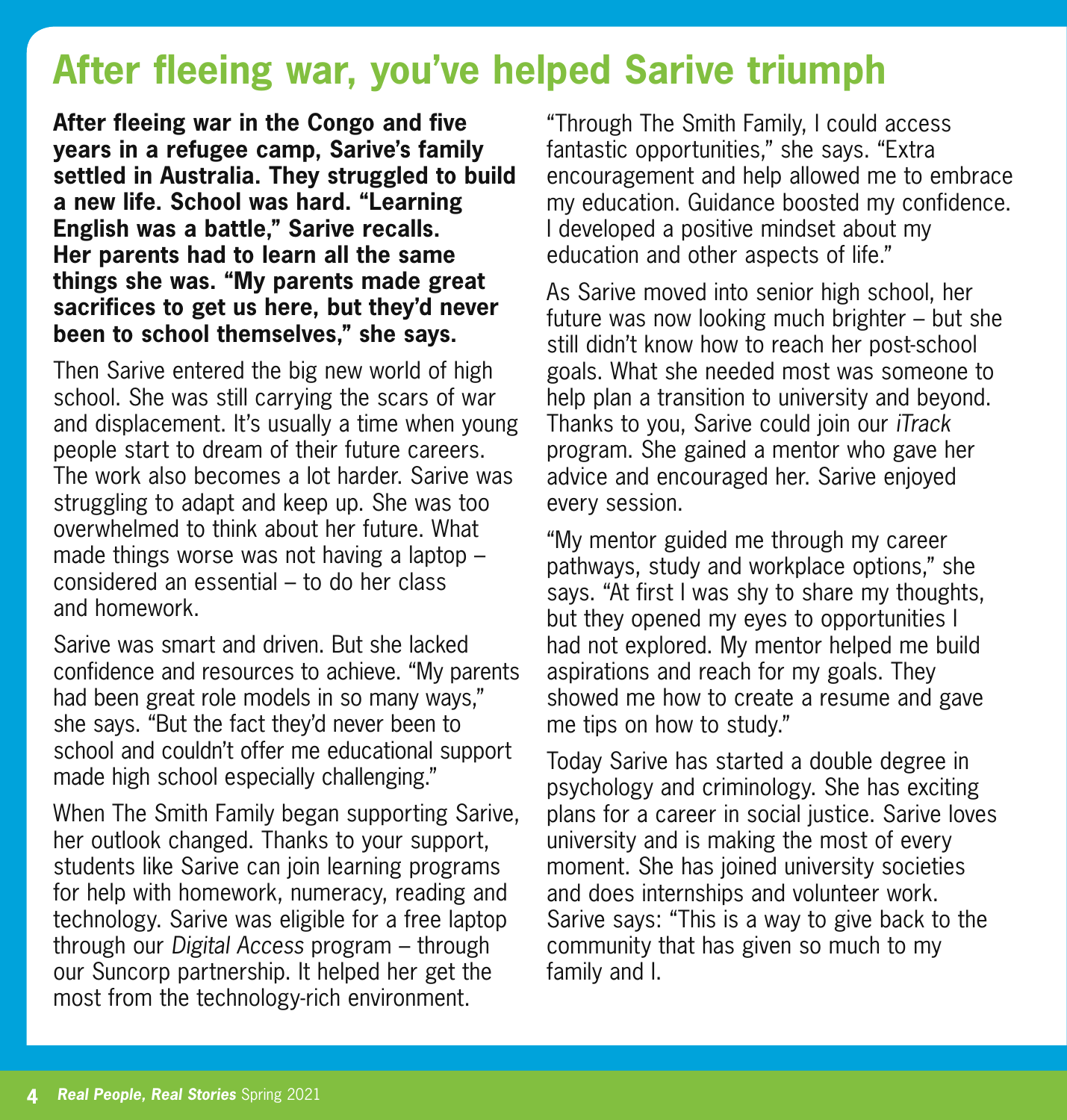

"From a young age, I've felt immense gratitude at the prospect of attending university. I would not be where I am today without my mentor and Smith Family supporters. You have helped me strive and thrive and opened so many doors."

**"My parents had been great role models in so many ways. But the fact they'd never been to school and couldn't offer me educational support made high school especially challenging." – Sarive**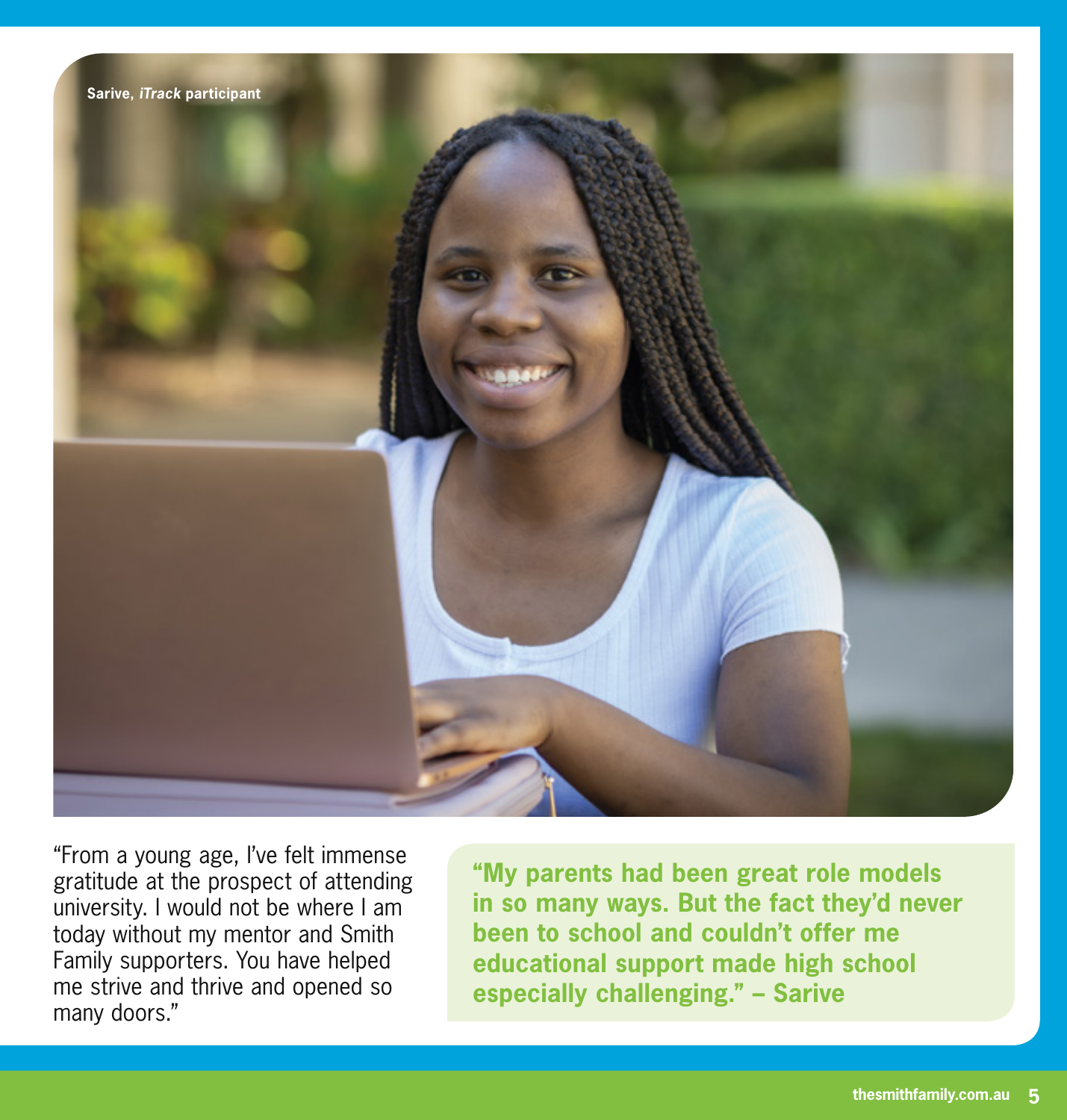## **Donors like you put the world at Zoey's fingertips**

**Connie had to juggle breast cancer treatment and money troubles with supporting and encouraging her daughter Zoey and three other children in their learning.**

**Zoey,** *Learning Club* **participant and mother Connie**

**"If someone was considering supporting The Smith Family, I would tell them: 'Go for it' – you'll never see a smile as big as the one on my daughter's face." – Connie**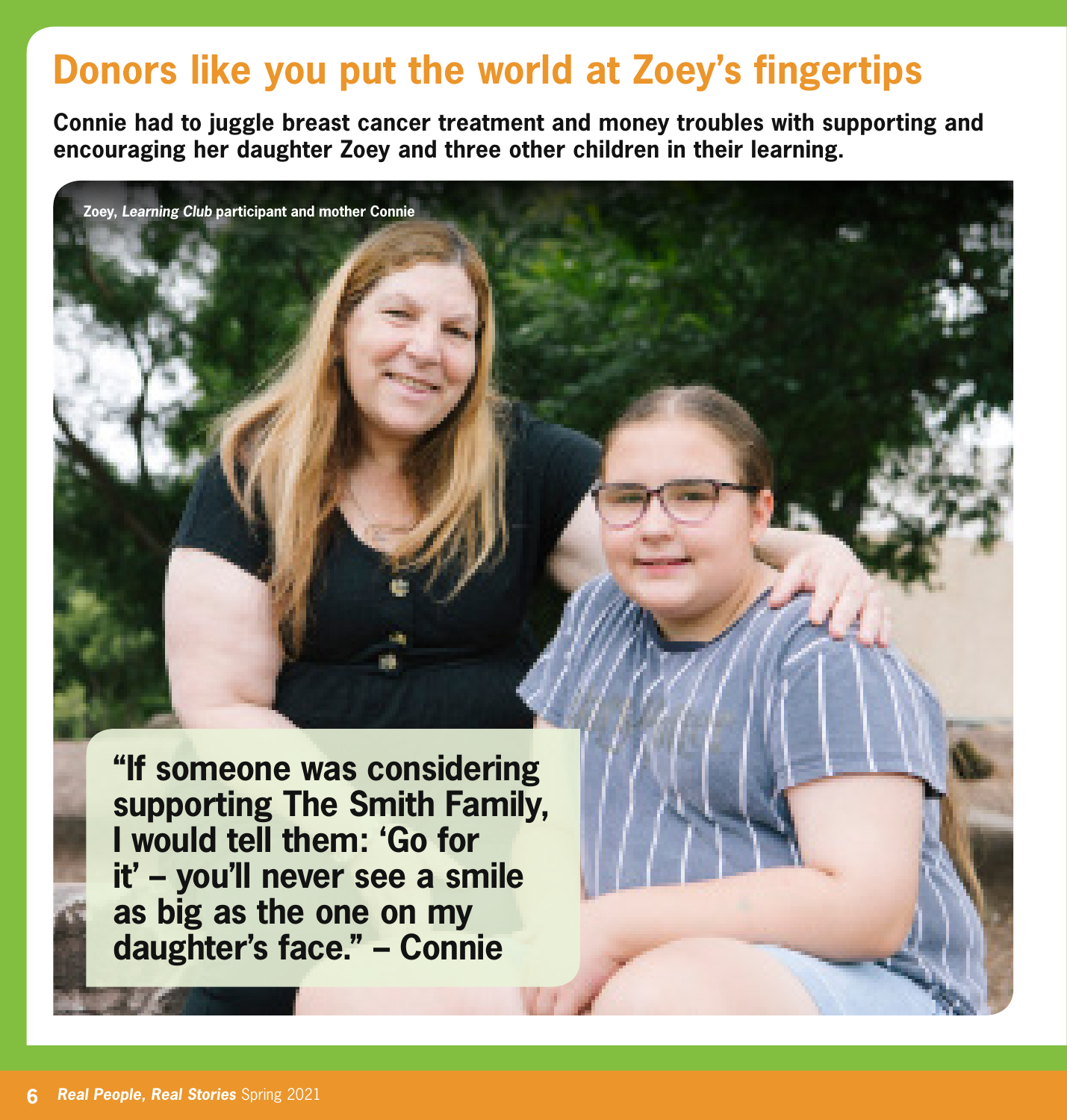"I had to stop work because of the treatment," recalls Connie. "Having to cope financially on only my husband's income was very hard and we struggled a lot."

When a family faces a double hit of serious illness and financial hardship, it is a lot of stress for a child to deal with. It's common for students in Zoey's situation to see keeping up with school and homework as an impossible goal.

"Zoey had also just started Year 7 and after the year we'd all been through with my cancer and COVID-19, she was finding things hard," Connie says. "She never did her homework."

But thanks to kind supporters like you, Zoey was able to join The Smith Family's learning programs. At a very overwhelming time, she could keep up in class.

After school, *Learning Club* became a place Zoey could receive help each week from her volunteer tutor to stay on top of homework. The safe and supportive environment provides volunteer tutors to help her get the most out of digital learning and stay on top of homework. "Zoey attends *Learning Club* each Monday afternoon for an hour. Since she began, she is handing in her homework at the end of the week," says Connie proudly. "The support is outstanding."

In schools today, children need access to digital tools and an internet connection. Zoey had to start Year 7 with a laptop, but her parents couldn't afford it. Fortunately, her sponsor's support helped them with Zoey's uniforms and other school essentials. This meant her parents could scrape together the extra for the laptop.

Now Zoey's *Learning Club* tutor helps her get the most out of her device and build digital skills for her future. It couldn't happen without you.

Zoey has also enjoyed using her computer for reading practice with a student buddy in our *student2student* program, which your generous gifts help fund. Zoey can read with her buddy and get help sounding out hard words. "Zoey has just had to grow up so quickly," says Connie. "With the support of Smith Family programs, she has become a better student."

And soon, Zoey will get the chance to take part in our *iTrack* online mentoring program. She can work with a mentor to become interview and job ready. "I can see Zoey excelling – nothing's holding her back," Connie says.

Today Connie is in recovery from cancer. It brings great peace of mind that Zoey has been able to keep up at high school in this difficult time. Zoey tells Connie that when she grows up, she wants to be a nurse to support people with cancer.

#### **"The advice I have for Zoey is to dream big and go for what she wants." – Connie**

Connie is so proud that after all they have been through as a family, Zoey is thriving at school. "Zoey has overcome obstacles in leaps and bounds with help from Smith Family supporters," says Connie. "If someone was considering supporting The Smith Family, I would tell them: 'Go for it' – you'll never see a smile as big as the one on my daughter's face."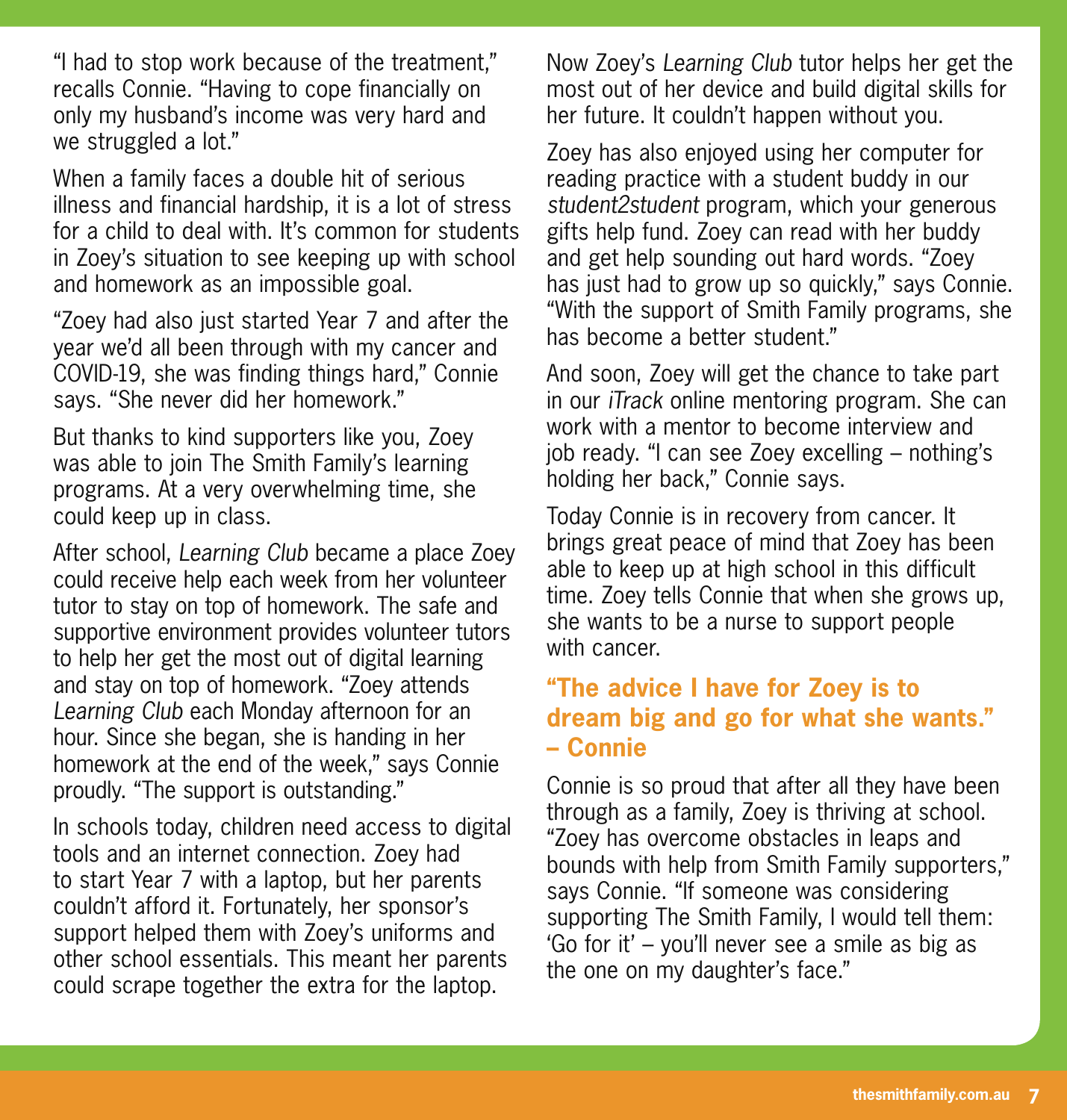## **With the internet down, Jason's buddy became his learning lifeline**

**Courtney had always tried so hard to help Jason thrive with a learning disability. Like many in their low-income community, she struggled with the cost and demands of modern family life. Trying to help Jason achieve his best and juggle the needs of his two siblings was overwhelming.**

Then the pandemic began. Her partner Stephen lost his full-time job. Her two-year-old could not attend day care in the lockdown. Courtney had to supervise Jason and his sister Imogen's remote schooling. Jason's learning disability meant he could not sit still, get settled and listen. It was chaos.

"The hardest thing with the pandemic was that our kids had been pulled out of school. Mum had turned into the teacher and they'd never dealt with that before," says Courtney. "It was almost impossible to get Jason to do anything."

Their family was also suddenly facing an added layer of hardship – digital poverty.

The internet connection was often down because upgrades were underway on local phone towers. This meant for weeks they were forced to read and complete remote lessons on a small, prepaid smartphone.

Jason could have been cut off from learning completely in the lockdown. But thanks to amazing supporters like you, he was invited to join our *student2student* program. He began working with a student buddy, who called two or three times a week, to help him with reading.

Reading out loud with a buddy became Jason's learning lifeline. It was more fun – and less stressful – than squinting at words on his mum's smartphone. "Jason's a maths kid – he's not a reading kid," says Courtney. "But *student2student* made a huge improvement to his literacy.

"I'd listen to the way Jason's buddy helped him sound the words out. He had such patience.

#### **"Over time, I heard Jason's vocabulary change. The results were unreal, especially for a child who has behavioural issues and usually can't sit still, let alone read one page."**

Courtney says the fact a young person – and not his mum – was helping Jason read is why *student2student* worked in lockdown. "Jason was suddenly connecting to his buddy, who was a couple of years older and a bit more mature. It was a bit of an outlet," she says.

"These buddies deserve a lot of credit, because they work really hard with kids like Jason," says Courtney. "Jason's buddy has worked around his after-school sporting activities – even calling him on the weekend at a time that fit around his football."

Last year's lockdown left many excluded from learning. With Jason now back in the classroom and she's excited about other opportunities to help him build skills and confidence. *Learning Club* is one – a safe space to get homework help.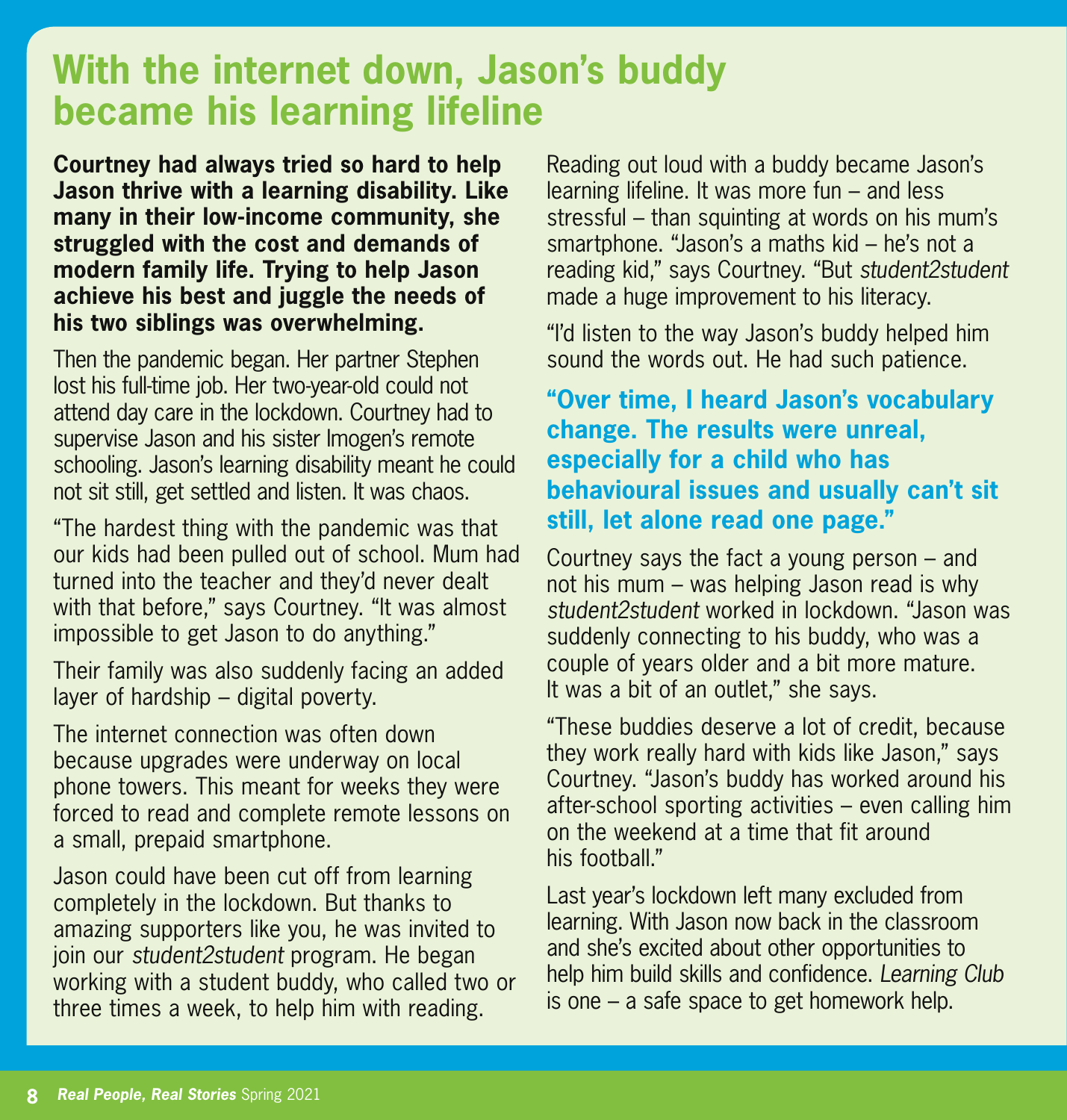Today, Courtney credits your support – and Jason's wonderful buddy – for keeping him learning in lockdown, despite the digital divide. "We couldn't have coped without those *student2student* phone calls," she says. "They were the best thing that could've happened.



## **How COVID-19 widened the digital divide**

For Courtney's family and many others in their tight-knit Indigenous community, the lockdown has widened the digital divide. Courtney says many families – her own included – cannot afford the laptops, tablets, or basic internet access that are essential for today's education.

"My daughter Imogen will start Year 7 next year," she says. "At her high school, learning is completely technology-based. Everything is online, and their homework gets emailed. They all need an iPad bought – but how many people in a community like ours can afford an iPad? "You also need to be able to afford the internet connection – **that's the digital divide right there."**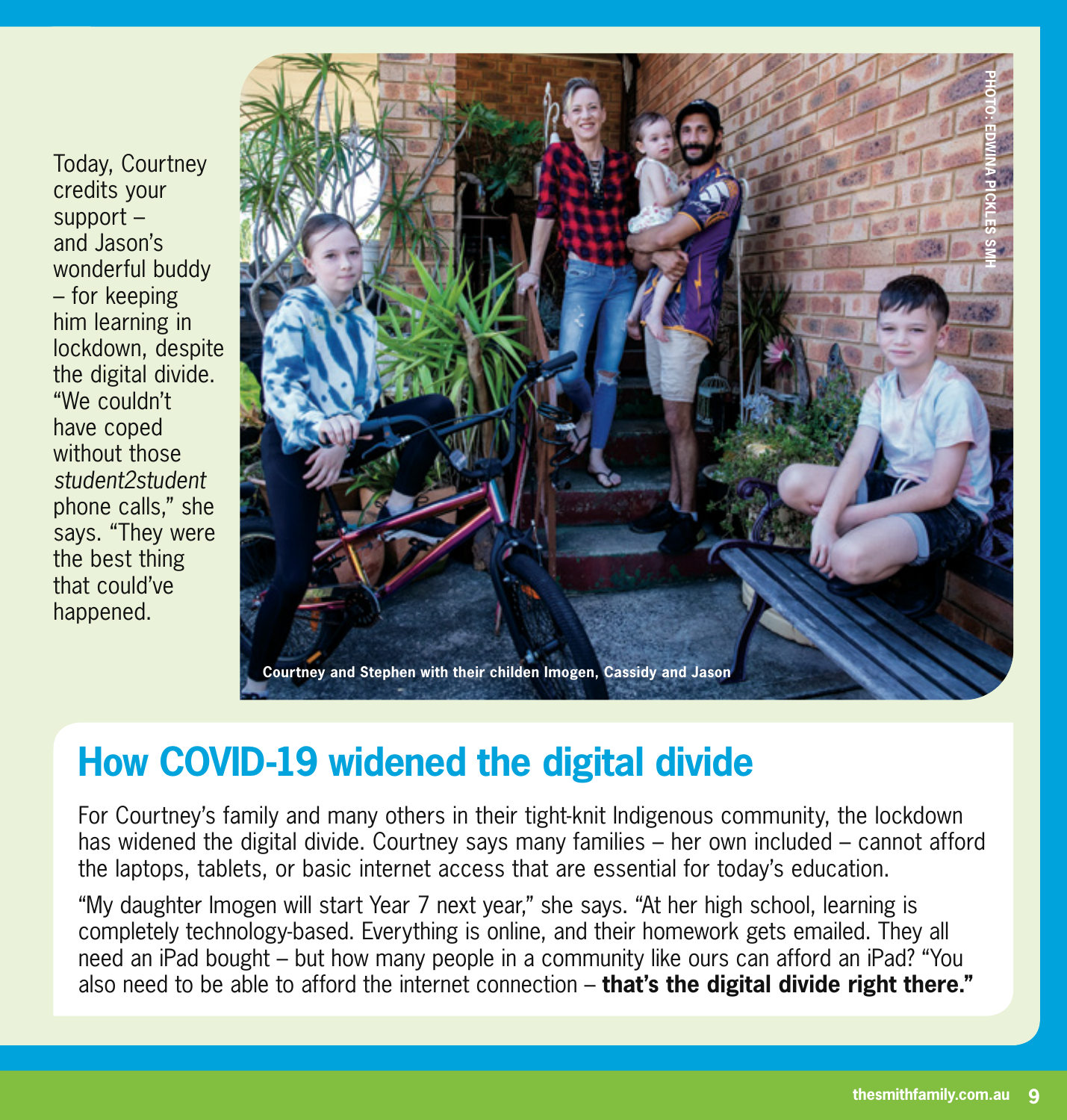**The local library in one** 

**T.TRI** 

**"We want all our** *Learning for Life* **families to reap the education benefits of being digitally included. It's never too late to learn." – Kara**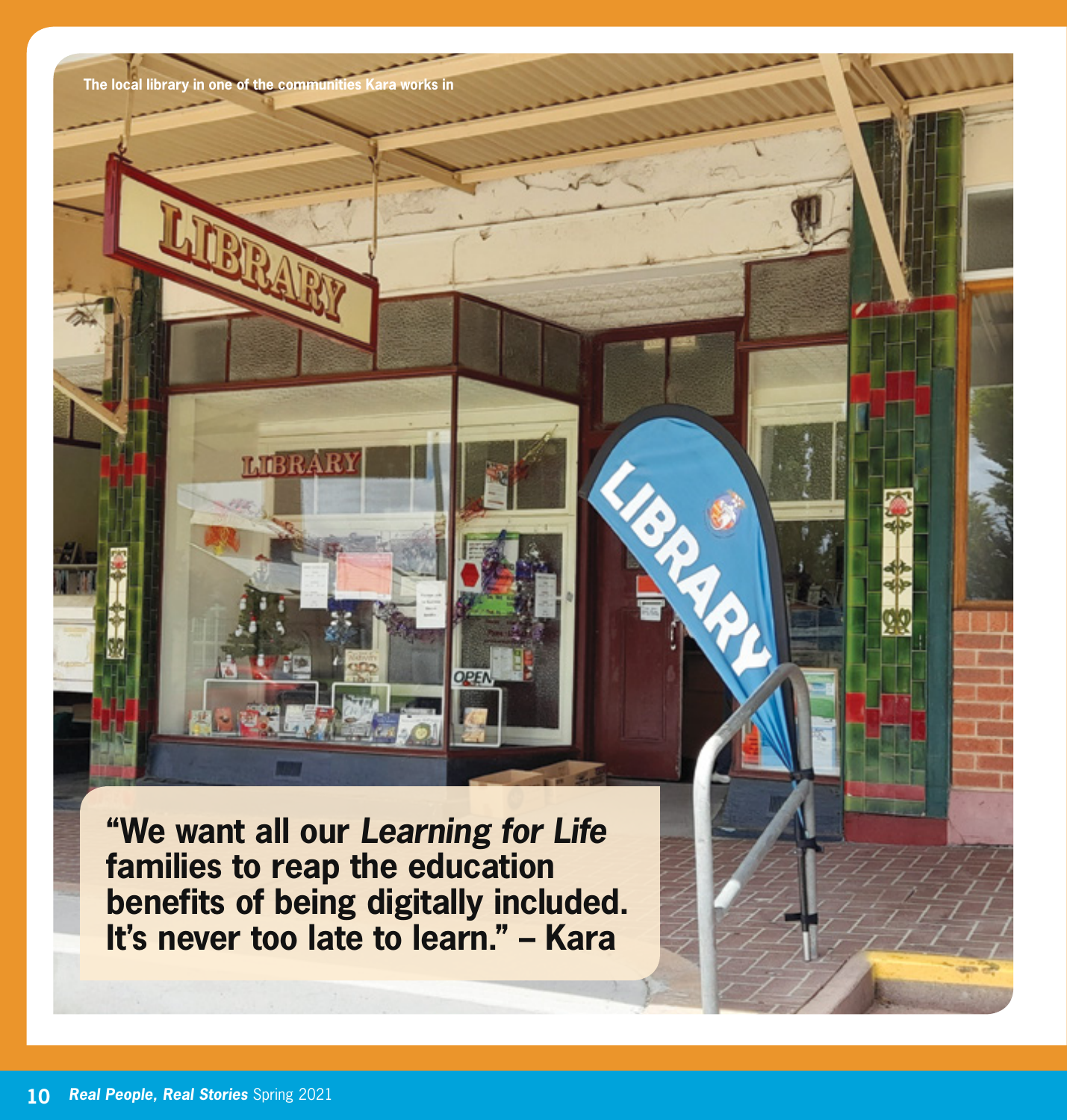## **Frontline worker speaks out for older carers**

**Canteen orders, absentee notes, homework. There is hardly an aspect of modern school life that isn't done online.** *Learning for Life* **Coordinator Kara is on the front line and meets many older caregivers struggling to adapt. She's worried their children could be left behind.**

There are millions of people in Australia who don't have reliable internet. In fact, some regional and remote communities have no web access at all. It's no surprise that thousands of Australians living in these places – especially older people – lack digital skills and the confidence to learn.

"It might be eye-opening to supporters that many grandparents are carers and are victims of a generational technology gap," Kara says. "I remember one grandfather in his seventies who was living with disadvantage and had low literacy. And he became the primary carer to a six-year-old granddaughter and a 15-year-old grandson. I saw how hard it was for him not having the digital literacy to support the children to learn with technology. Even ordering online from the school canteen and submitting online absentee notes were really hard."

In regional areas of NSW near Bathurst and Orange where Kara works, many families live near the poverty line. They cannot afford digital devices and costly internet plans. Smaller towns in the region lack libraries where young people can go online to do homework. But the biggest challenge, says Kara, is a lack of digital literacy in older carers.

#### **"Grandparents can struggle just to log on to the school portal or communicate with their school over Facebook, let alone supporting our students with technology in their learning," Kara says.**

This is where The Smith Family can make a big difference. Through our *Digital Access* program, made possible by our corporate partners, we provide digital device and internet access to families. We help parents and carers improve their computer skills and confidence online. We want all the families you help support to reap the education benefits of being digitally included. It's never too late to learn.